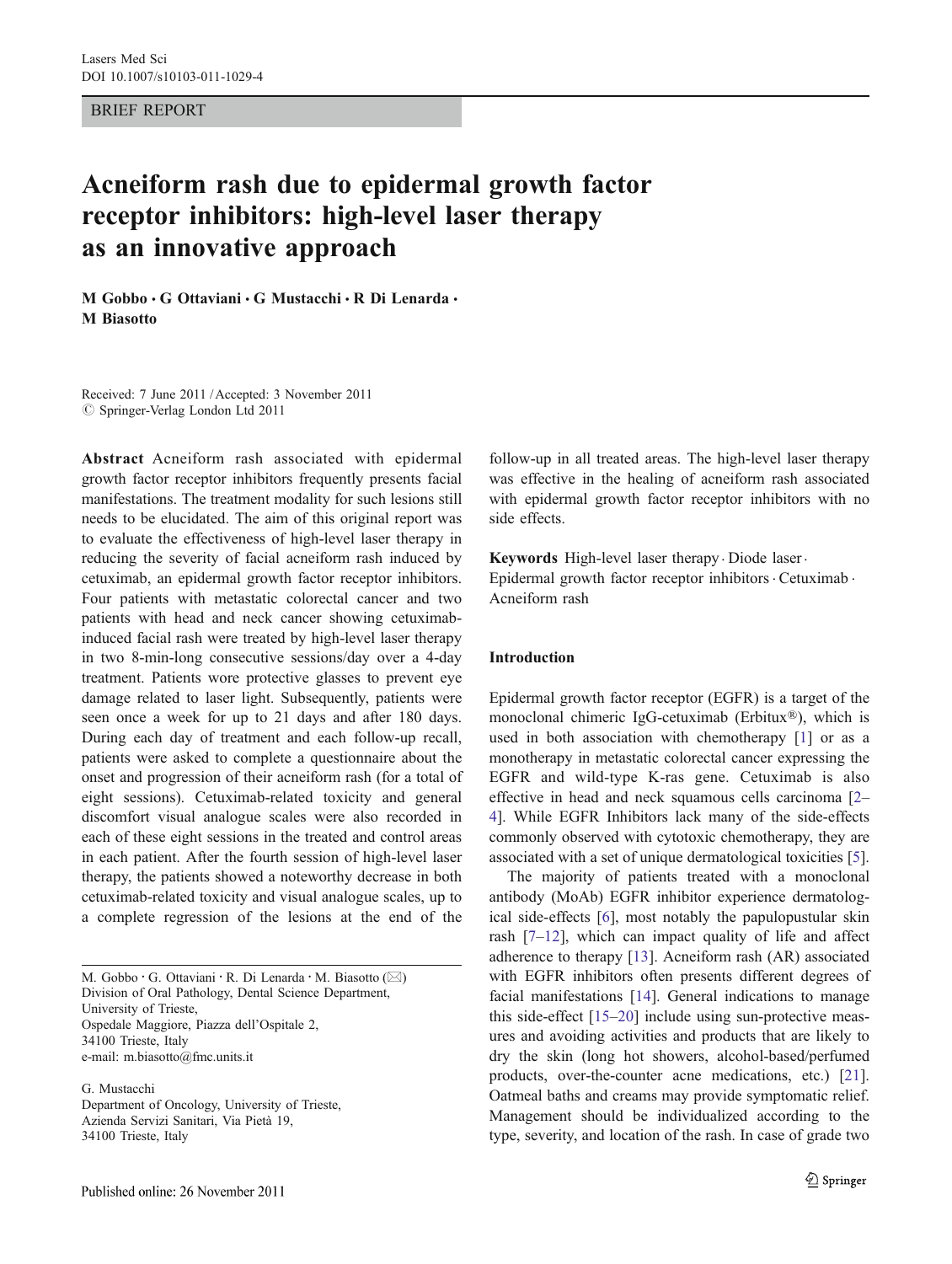<span id="page-1-0"></span>(GII) skin toxicity, related to cetuximab-related toxicity (CRT) scale (Table 1), topical antibiotic treatment (clindamycin 1% gel, erythromycin 3% gel/cream or metronidazole 0.75–1% cream/gel) can be used twice per day until improvement to grade one (GI), without reducing cetuximab dose. Interestingly, evidence of beneficial effects of vitamin K1 cream on patients experiencing severe AR have been presented [[22\]](#page-5-0). For dermatitis pustule prevalent type (GII), the use of oral semi-synthetic tetracycline is suggested. In case of grade three (GIII) toxicity (along with similar topic treatment) dose reduction (or drug interruption), systemic therapy with semi-synthetic tetracycline (minocycline, doxycycline) for at least 4 weeks and oral corticosteroids for up to 10 days are suggested until the rash became asymptomatic. For GIII, highly symptomatic/ nonresponsive patients, treatment with oral retinoids, intravenous corticosteroids, intramuscular/intravenous antihistamines, intravenous antibiotics (amoxicillin/clavulanic acid, gentamicin) could be used. None of these treatments have proven to be completely successful to heal the cetuximab-associated AR. Moreover, all the above treatments could be toxic and expensive, and they have to be carried out for a long time before proving clinically significant results.

Low-level laser therapy (LLLT) has been demonstrated to be effective in wound healing through an antiinflammatory and biostimulating mechanism. The effectiveness of laser therapy is due to responses induced by the cellular level photobiomodulation promoting acceleration of cellular metabolism, reducing inflammation, increasing local microcirculation, and the lymphatic system, leading to a decrease of the interstitial edema and an increase of the collagen synthesis. Both modulatory effects of LLLT over the inflammatory response might be the result of an important inhibitory role played by laser arrays, in a variety of cells, on the synthesis of prostaglandin, a chemical mediator widely supposed to provide chemotactic signals for leukocytes polymorphonuclear neutrophils, as well as on lymphocyte proliferation and maturation. This biological effect of laser therapy could make laser therapy itself an effective way of managing AR as it is a suppurative neutrophilic folliculitis characterized by perifollicular inflammatory infiltrate [[23\]](#page-5-0). Since a biostimulating and antiinflammatory effect can be obtained using wavelengths between 600 and 1,000 nm [\[24](#page-5-0)], we have decided to employ a wavelength of 970 nm, thus defining this therapy high-level laser therapy (HLLT) instead of LLLT. As the total dose administered is affected by the penetration of the beam and by phenomena like surface scattering and water, melanin, and hemoglobin absorption, we thought the choice of this parameter would improve the outcome of laser treatment, as the effect is concentrated on a more superficial area of damaged tissue.

| erythema is not associated with<br>symptoms such as pain or itch,<br>intervention is not indicated | or other associated symptoms covering $<$ 50% of body<br>surface or localized desquamation or other lesions<br>covering <50% of body surface area; intervention<br>indicated | macular, papular, or vascular eruption or<br>desquamation covering > $50\%$ of body<br>surface area                                              | ulcerative, or bullous<br>dermatitis |                |
|----------------------------------------------------------------------------------------------------|------------------------------------------------------------------------------------------------------------------------------------------------------------------------------|--------------------------------------------------------------------------------------------------------------------------------------------------|--------------------------------------|----------------|
| Intervention not indicated                                                                         | Intervention indicated                                                                                                                                                       | Associated with pain, disfigurement,<br>ulceration, or desquamation                                                                              |                                      | Death          |
| fever<38°C (<100,4°F)                                                                              | Transient flushing or rash: drug Rash, flushing, urticaria, dyspnea, drug fever>38°C<br>(>100.4°F)                                                                           | without urticaria; parenteral medication(s)<br>Symptomatic, bronchospasm with or<br>indicated; allergy-related edema/<br>angioedema; hypotension | Anaphylaxis                          | Death          |
|                                                                                                    |                                                                                                                                                                              |                                                                                                                                                  |                                      | Lasers Med Sci |

Table 1 Cetuximab-related toxicities scale Table 1 Cetuximab-related toxicities scale

Grading of most relevant cetuximab-related toxicities Grading of most relevant cetuximab-related toxicities

National cancer institute toxicity criteria version 3.0 grading descriptive criteria

National cancer institute toxicity criteria version 3.0 grading descriptive criteria

Rash: desquamation If macular or papular eruption or

Rash: desquamation

Grade I

Adverse event

Rash: acne/ acneiform

Rash: acne acneiform Allergic reaction hypersensitivity

Allergic reaction hypersensitivity

Adverse event Grade I Grade I Grade I Grade II Grade II Grade II Grade II Grade IV Grade IV Grade IV Grade IV Grade V

Grade III

Macular or papular eruption or erythema with pruritus

If macular or papular eruption or Macular or papular eruption or erythema with pruritus

Grade II

Symptomatic generalized erythroderma or

Symptomatic generalized erythroderma or

Generalized exfoliative,

Generalized exfoliative,

Death

Grade V

Grade IV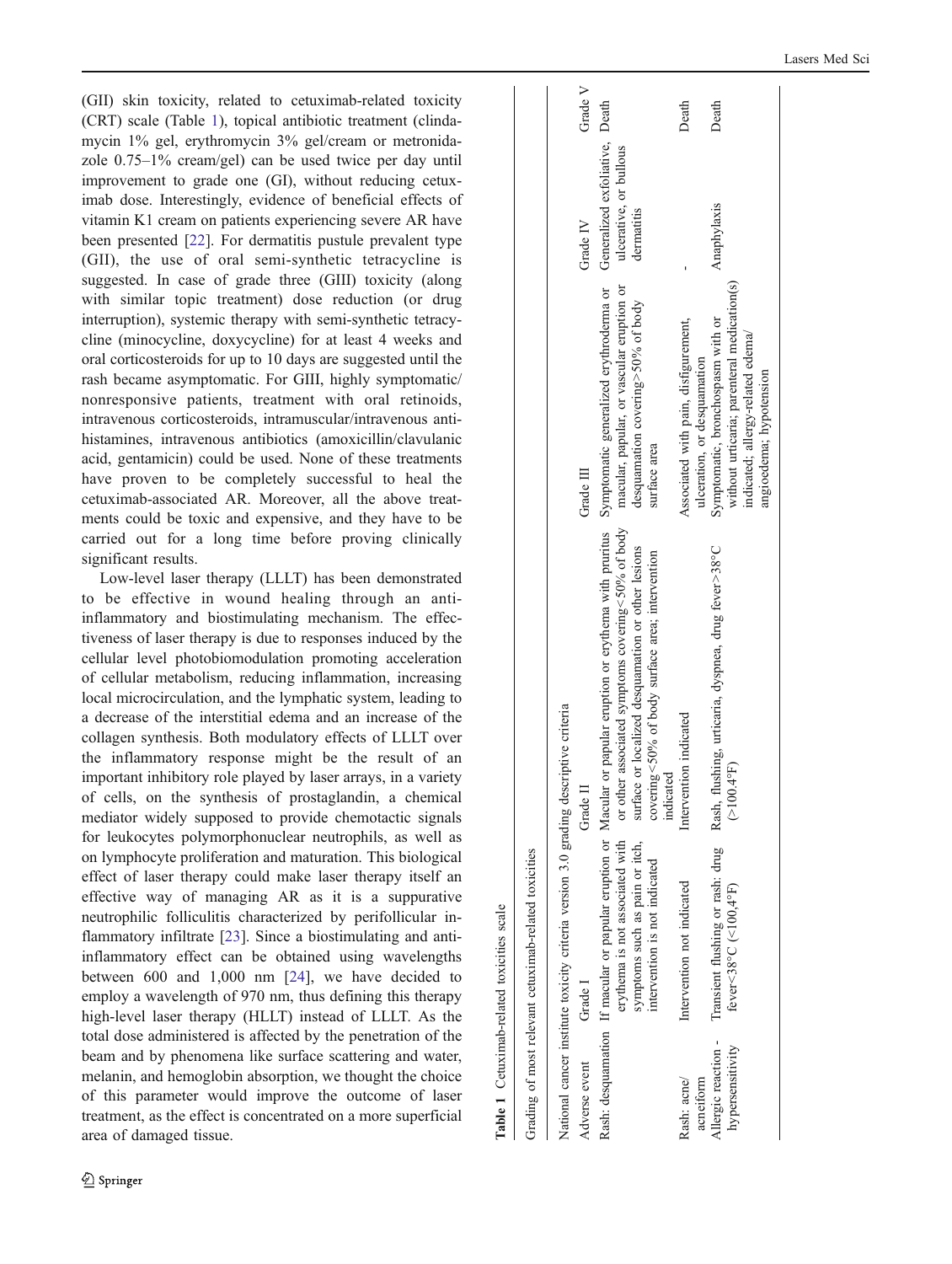Fig. 1 a Before HLLT. b Fourth follow-up session



### Materials and methods

Four patients with metastatic colorectal cancer and two patients with head and neck cancer, presenting cetuximabinduced AR, were treated. Before starting HLLT, all six patients showed GII AR (see Figs. 1a and 2a) according to the CRT scale (Table [1](#page-1-0)). Two patients had been presenting AR for 4 weeks, one of them for 21 weeks and one of them for 28 weeks, while the remaining two had been presenting AR for 40 weeks.

Before HLLT treatment, two patients had not been using any topic compound, while four patients had been spreading cream and gel on their skin lesions during the previous 10–12 months without clinical improvements. Dermatologists, oncologists, and GPs prescribed to the patients Aquacutis (emollient), vitamin K1, Hydracial™ Skin Vigor Cream (acetyl hexapeptide-8, acetyl octapeptide-3, hydroxyethyl urea, hexapeptide-11, sesamum indicum oil, additional natural oils) and Fissan cream (aqua, paraffinum liquidum, glycerin, cetyl alcohol, isopropyl palmitate, glyceryl stearate, Peg-100 stearate, polysorbate 60, sorbitan stearate, dimethicone, bisabolol, chamomilla recutita extract, parfum, carbomer, propylene glycol, tetrasodium EDTA, maltodextrin, silica, citric acid, sodium hydroxide, phenoxyethanol, methylparaben, ethylparaben) mingled with prometazina 2.00 g without success. All topical treatments were suspended before the beginning of HLLT not to interfere with the laser therapy itself.

A diode laser K1200 by Eltech S.r.l. (Via Castagnole, 20/H– 31100 Treviso, number K-1200-00149) was used to treat the AR. Four patients had only perioral lesions (Fig. 2a), while the remaining two patients had widespread lesions all over the face (Fig. 1a). All affected areas were irradiated except for the areas protected by protective glasses. Patients were treated with two 8-min consecutive session/day over a 4-day treatment (laser parameters were: wavelength 970 nm, power 5.0 W, 10 J/cm<sup>2</sup>, duty cycle/ pulsed mode 50%, frequency 10–1,000 Hz, spot size diameter between 0.8 and 2.5 cm). Daily laser applications were repeated twice at a 5-min interval. Total duration of treatment was 21 min. Both the patient and the operator used protective glasses to prevent the risk of eye damage. During the 4 days of active treatment and in each of four follow-up recalls (the first one on day 7, the second one on day 14, the third one on day 21, and the fourth one on day 180, starting from the last day of active treatment), patients were asked to complete a questionnaire in order to record the evolution of general discomfort through the visual analogue scale (VAS, Table [2](#page-3-0)). Operators also evaluated the severity of lesions through the CRT scale (Table [1](#page-1-0)).

# Results

An evident decrease in the dimension of skin lesions was registered after the first two laser sessions for two patients and after the third one for the remaining four individuals. Complete regression of AR was recorded in all six patients at the second follow-up. The benefit was maintained up to the last follow-up despite that the patients carried on their cancer therapy (Table [3](#page-3-0)).

Patients' discomfort was grade eight for three of them and grade seven for three of them according to general discomfort VAS (Table [2](#page-3-0)). Despite the discomfort caused by lesions, patients were more worried about the aesthetic damage than about their symptoms (pain, itching, scabs, and desquamative lesions).

At the end of the treatment, all six patients showed complete healing of AR lesions (see Figs. 1b and 2b) and referred a total remission of pain (VAS = 0) and itch (Table [3\)](#page-3-0).

Fig. 2 a Before HLLT. b Fourth follow-up session

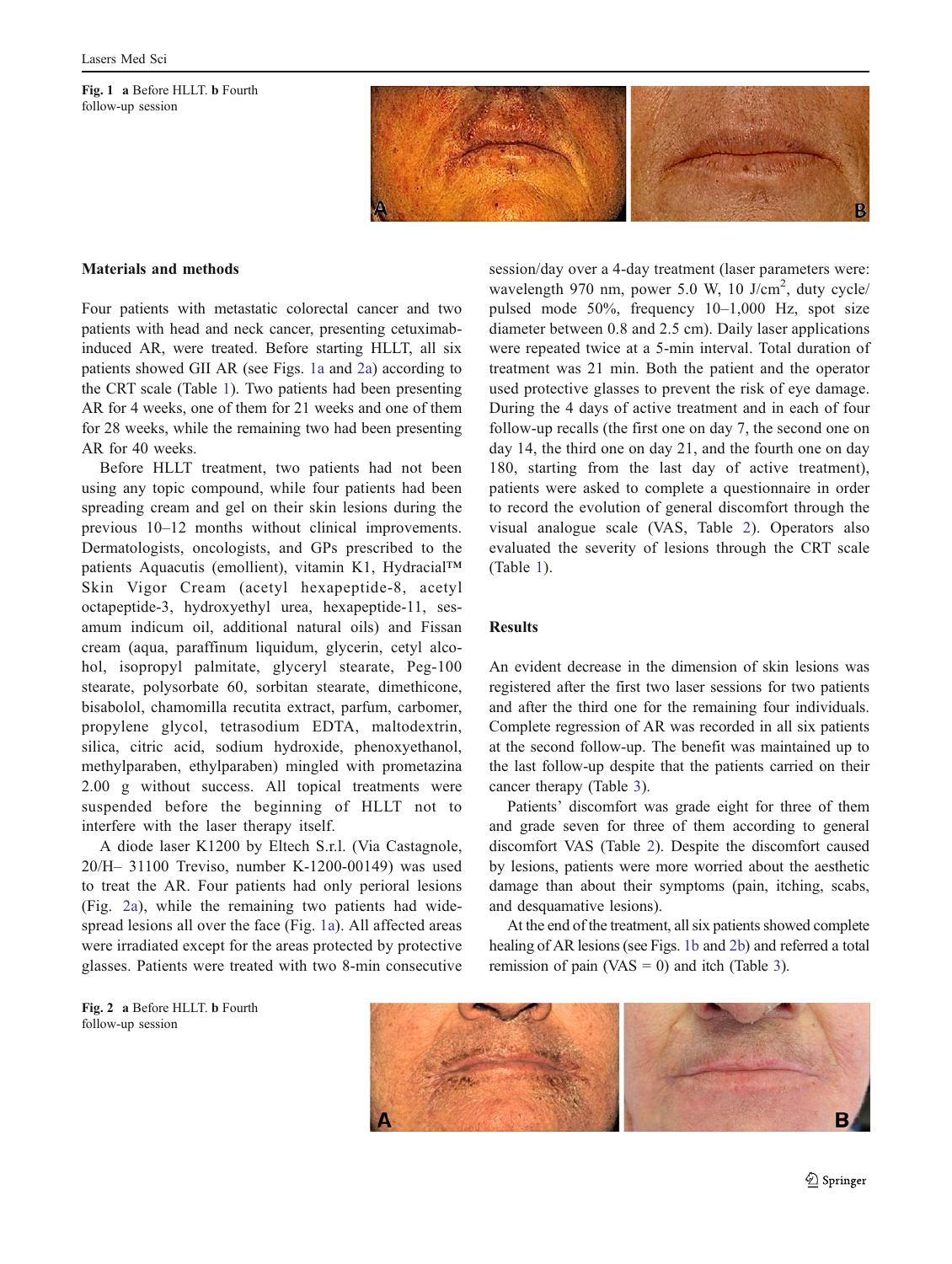<span id="page-3-0"></span>

| Table 2 General discomfort visual analogue scale |  |  |
|--------------------------------------------------|--|--|
|--------------------------------------------------|--|--|

| $VAS = 0$            | $VAS = 10$            |
|----------------------|-----------------------|
| Not hurting          | Hurting a whole lot   |
| No itching           | Severe <i>itching</i> |
| No aesthetic concern | Aesthetic concern     |

## **Discussion**

Cetuximab binds to EGFR five to ten fold more than endogen ligands. EGFR is expressed in the basal layer of the epidermis and contributes to epidermal growth stimulation, differentiation inhibition, and wound healing acceleration [\[25](#page-5-0)]. Inhibition of EGFR results in impaired growth and migration of keratinocytes and inflammatory chemokine expression by these cells. The resulting inflammatory cell recruitment and subsequent cutaneous injury account for the majority of dermatological symptoms associated with anti-EGFR therapy including AR and papulopustular eruption, hair growth disorders, periungual and nail plate abnormalities, xerosis, telangiectasias, and itching. Disruptions of this barrier may also promote bacterial overgrowth further exacerbating injury to the cutaneous tissue [[26\]](#page-5-0).

In the last months, we routinely used HLLT to treat chemotherapy-induced periodontal inflammations with excellent clinical results [\[27](#page-5-0)]. This preliminary study

| Table 3 Detailed parameters about VAS and CRT scale |  |
|-----------------------------------------------------|--|
|-----------------------------------------------------|--|

reports on the efficacy of HLLT in the management of cetuximab-induced facial dermatitis. High-level laser works through the emission of light. A primary response to laser light is achieved when chromophores and cell membranes (particularly of fibroblasts) are reached by photons. Afterwards, light is transformed into kinetic and chemical energy inside cells. Laser light induces a series of metabolic effects causing physiological cell mutations such as cellular membrane permeability [[28](#page-5-0)]. The mitochondria calcium release triggers a change in the intercellular calcium level thus stimulating cellular metabolism [\[29\]](#page-5-0) and regulating various processes involved in wound healing (such as cell migration, RNA and DNA synthesis, cellular mitosis, protein secretion, and cellular proliferation). Once stimulated by the light, cells can communicate together with both irradiated and non-irradiated cells through cytokines and growth factors. This increases the immune-inflammatory response by the activation of Tlymphocytes, macrophages and mast cells [[30](#page-5-0), [31](#page-5-0)]. The increase of endorphin production and the decrease in bradykinin production may reduce pain sensation. Antiinflammatory effects are obtained through three main mechanisms: increase in leucocytes activity, stimulation of lymphocytes response, and temperature modulation. These derive from cytochromes activation, vasodilatation, prostaglandins synthesis, and IL-1 inhibition, due to cellular metabolism activation [[32](#page-5-0)–[34](#page-5-0)].

|            | VAS (Visual analogue scale) |                |                        |        |             |      |                           |               |                |   |               |               |               |                          |                  |               | CRT (cetuximab-related toxicities)<br>scale (grade I-IV) |          |             |                          |               |                |          |                            |          |          |                |                             |          |          |          |              |             |              |  |  |      |          |  |
|------------|-----------------------------|----------------|------------------------|--------|-------------|------|---------------------------|---------------|----------------|---|---------------|---------------|---------------|--------------------------|------------------|---------------|----------------------------------------------------------|----------|-------------|--------------------------|---------------|----------------|----------|----------------------------|----------|----------|----------------|-----------------------------|----------|----------|----------|--------------|-------------|--------------|--|--|------|----------|--|
|            |                             |                |                        |        |             |      |                           | Pain $(0-10)$ |                |   |               |               |               |                          |                  | Itch $(0-10)$ |                                                          |          |             |                          |               |                |          | Aesthetic concern $(0-10)$ |          |          |                |                             |          |          |          |              |             |              |  |  |      |          |  |
| Patient #1 |                             |                |                        |        |             |      |                           |               |                |   |               |               |               |                          |                  |               |                                                          |          |             |                          |               |                |          |                            |          |          |                |                             |          |          |          |              |             |              |  |  |      |          |  |
| $D1$ $D2$  |                             | D <sub>3</sub> | $\Gamma$ <sub>14</sub> | FU7    | <b>FU14</b> | FU21 | FU180                     |               | $\sim$         |   | 4             |               | $\Omega$      |                          | $\Omega$         | 10            |                                                          |          |             |                          |               |                |          | 10                         |          |          |                |                             |          |          |          |              |             |              |  |  | CR.  | $CR \t0$ |  |
| Patient #2 |                             |                |                        |        |             |      |                           |               |                |   |               |               |               |                          |                  |               |                                                          |          |             |                          |               |                |          |                            |          |          |                |                             |          |          |          |              |             |              |  |  |      |          |  |
| D1 D2 D3   |                             |                |                        | D4 FU7 |             |      | FU14 FU21 FU180 7 4 0     |               |                |   |               |               |               | $0\quad 0\quad 0\quad 0$ |                  | $0\quad 6$    | $\sqrt{5}$                                               |          | $2 \t2 \t1$ |                          | $\Omega$      | $\overline{0}$ |          | $0 \quad 9$                |          | 9 7      | $\overline{4}$ | 2                           | $\Omega$ | $\Omega$ | $\Omega$ | $\mathbf{H}$ | $_{\rm II}$ | $\mathbf{H}$ |  |  | CR — | $CR \t0$ |  |
| Patient #3 |                             |                |                        |        |             |      |                           |               |                |   |               |               |               |                          |                  |               |                                                          |          |             |                          |               |                |          |                            |          |          |                |                             |          |          |          |              |             |              |  |  |      |          |  |
| D1 D2 D3   |                             |                | D <sub>4</sub>         | FU7    | <b>FU14</b> | FU21 | FU180                     | 8             | 8              |   |               |               | 3             | $\Omega$                 | $\Omega$         | 10            | 9                                                        | 8        |             | 5                        | 3             |                | $\Omega$ | 8                          | 6        | 5        | 3              |                             |          |          |          |              |             |              |  |  | CR   | $CR \t0$ |  |
| Patient #4 |                             |                |                        |        |             |      |                           |               |                |   |               |               |               |                          |                  |               |                                                          |          |             |                          |               |                |          |                            |          |          |                |                             |          |          |          |              |             |              |  |  |      |          |  |
| D1 D2 D3   |                             |                |                        | D4 FU7 |             |      | FU14 FU21 FU180 8 4 5 5 5 |               |                |   |               |               | $\mathcal{R}$ | $\Omega$                 | $0 \quad 0$      |               | $\Omega$                                                 | $\Omega$ | $\Omega$    | $\Omega$                 | $\Omega$      | $\Omega$       | $\Omega$ | $\Omega$                   | $\Omega$ | $\Omega$ | $\Omega$       | $\Omega$                    | $\Omega$ | $\Omega$ | $\Omega$ | П            | $_{\rm II}$ |              |  |  | CR   | $CR \t0$ |  |
| Patient #5 |                             |                |                        |        |             |      |                           |               |                |   |               |               |               |                          |                  |               |                                                          |          |             |                          |               |                |          |                            |          |          |                |                             |          |          |          |              |             |              |  |  |      |          |  |
| D1 D2 D3   |                             |                | D <sub>4</sub>         | FU7    | <b>FU14</b> |      | FU21 FU180                | -8            | 9              | 8 |               | $\mathcal{L}$ | $\Omega$      |                          | $\Omega$         | 8             | 8                                                        |          |             | $\overline{\phantom{1}}$ | $\mathcal{L}$ | $\theta$       | $\Omega$ | 10                         | 9        | 8        |                | $\mathcal{D}_{\mathcal{A}}$ | $\theta$ |          |          |              |             |              |  |  | CR   | $CR \t0$ |  |
| Patient #6 |                             |                |                        |        |             |      |                           |               |                |   |               |               |               |                          |                  |               |                                                          |          |             |                          |               |                |          |                            |          |          |                |                             |          |          |          |              |             |              |  |  |      |          |  |
| D1 D2 D3   |                             |                |                        | D4 FU7 |             |      | FU14 FU21 FU180 7         |               | $\overline{4}$ | 4 | $\mathcal{R}$ | $\mathcal{L}$ | $\mathcal{L}$ | $\Omega$                 | $0 \overline{9}$ |               | 10                                                       | -9       | 6           |                          |               |                | $\Omega$ | -9                         |          | 99       | 6              | $\mathcal{F}$               |          | $\Omega$ |          |              |             |              |  |  | CR.  | $CR \t0$ |  |

- $D1$  = first laser application
- $D2$  = second laser application
- $D3$  = third laser application
- $D4$  = four laser application
- FU7 = first follow-up
- $FU14 = second follow-up$
- $FU21 = third$  follow-up
- FU180 = fourth follow-up

 $CR =$  complete regression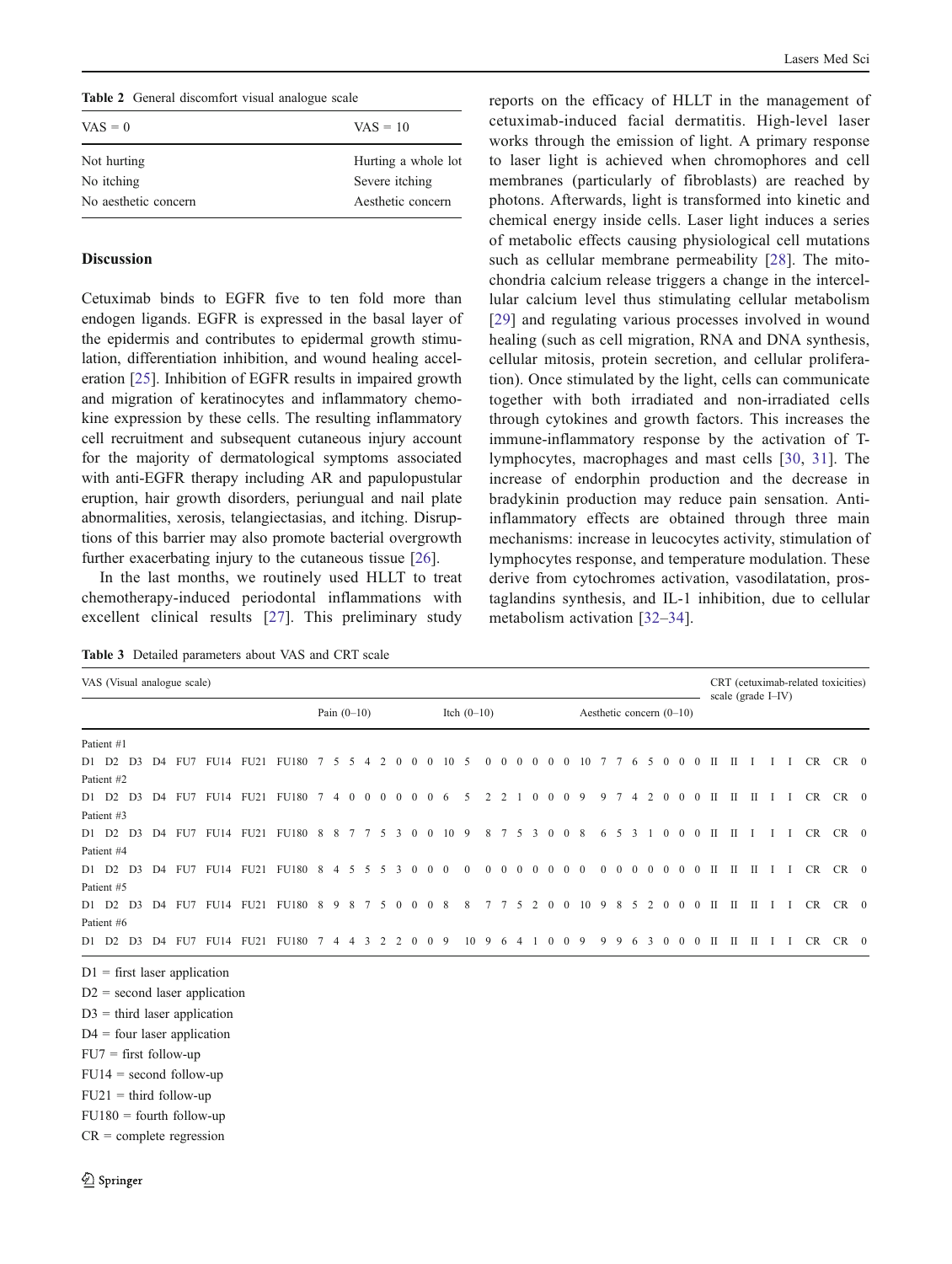<span id="page-4-0"></span>Considering the targets and the side-effects of cetuximab and the physiological and biological benefits induced by HLLT on cutaneous tissues, it can be hypothesized that HLLT can be effective and helpful in the healing of cetuximab-induced AR. We have decided to employ such wavelength, even if there is no evidence in the literature. In fact, studies usually report wavelengths in the near-infrared spectrum, up to 904 nm. Due to this fact, we decided to call the therapy "high" instead of "low", but with the same objective (antinflammation, biostimulation). Being that this a preliminary report, further studies are needed to support our results.

#### Conclusions

This is the first report in which the possibility of a complete regression and healing of cetuximab-induced AR can be obtained using HLLT treatment. Since laser applications are completely safe, non-invasive, quick, and easy, without contraindications and limited side-effects, they can be routinely used in the treatment of this dermatitis.

Despite the limited number of treated patients, we hypothesized that HLLT is an effective and innovative approach for the management of AR due to epidermal growth factor receptor inhibitors.

Acknowledgments The authors thank Professor Breschi Lorenzo from the University of Trieste (Italy) and Gobbo Alessandra form the University of Milan (Italy) for their writing assistance, Dr. Perinetti Giuseppe and Mrs. Tancik Manuela from the University of Trieste (Italy) for their general support.

Funding This research received no specific grant from any funding agency in the public, commercial, or not-for-profit sectors.

Conflict of interest Statement The authors declare that there are no conflicts of interest.

#### References

- 1. Fakih M, Vincent M (2010) Adverse events associated with anti-EGFR therapies for the treatment of metastatic colorectal cancer. Curr Oncol 17(1):18–30
- 2. Kuhnt T, Sandner A, Wendt T, Engenhart-Cabillic R, Lammering G, Flentje M, Grabenbauer G, Schreiber A, Pirnasch A, Dunst J. Phase I trial of dose-escalated cisplatin with concomitant cetuximab and hyperfractionated-accelerated radiotherapy in locally advanced squamous cell carcinoma of the head and neck. Ann Oncol. 2010 Apr 28
- 3. Karapetis CS, Khambata-Ford S, Jonker DJ, O'Callaghan CJ, Tu D, Tebbutt NC, Simes RJ, Chalchal H, Shapiro JD, Robitaille S, Price TJ, Shepherd L, Au HJ, Langer C, Moore MJ, Zalcberg JR (2008) K-ras mutations and benefit from cetuximab in advanced colorectal cancer. N Engl J Med 359(17):1757–1765
- 4. Birnbaum A, Dipetrillo T, Rathore R, Anderson E, Wanebo H, Puthwala Y, Joyce D, Safran H, Henderson D, Kennedy T, Ready

N, Sio TT (2010) Cetuximab, paclitaxel, carboplatin, and radiation for head and neck cancer: a toxicity analysis. Am J Clin Oncol 33(2):144–147

- 5. Giro C, Berger B, Bölke E, Ciernik IF, Duprez F, Locati L, Maillard S, Ozsahin M, Pfeffer R, Robertson AG, Langendijk JA, Budach W (2009) High rate of severe radiation dermatitis during radiation therapy with concurrent cetuximab in head and neck cancer: results of a survey in EORTC institutes. Radiother Oncol 90(2):166–171
- 6. Guhl G, González-de Arriba A, Daudén E (2006) Epidermal growth factor receptor inhibitors side effects. Actas Dermosifiliogr 97(5):296–310
- 7. Mascia F, Cataisson C, Lee TC, Threadgill D, Mariani V, Amerio P, Chandrasekhara C, Souto-Adeva G, Girolomoni G, Yuspa SH, Pastore S (2010) EGFR regulates the expression of keratinocytederived granulocyte/macrophage colony-stimulating factor in vitro and in vivo. J Invest Dermatol 130(3):682–693
- 8. Gencoglan G, Ceylan C (2007) Two cases of acneiform eruption induced by inhibitor of epidermal growth factor receptor. Skin Pharmacol Physiol 20(5):260–262
- 9. Tjin-A-ton ML, van Montfrans C, Koldenhof JJ, Sigurdsson V, Voest EE, Witteveen PO (2007) Skin eruptions as an adverse reaction to epidermal growth-factor receptor inhibitors. Ned Tijdschr Geneeskd 151(17):945–952
- 10. Bragg J, Pomeranz MK (2007) Papulopustular drug eruption due to an epidermal growth factor receptor inhibitors, erlotinib and cetuximab. Dermatol Online J 13(1):1
- 11. Heidary N, Naik H, Burgin S (2008) Chemotherapeutic agents and the skin: an update. J Am Acad Dermatol 58(4):545–570
- 12. Lacouture ME, Melosky BL (2007) Cutaneous reactions to anticancer agents targeting the epidermal growth factor receptor: a dermatology-oncology perspective. Skin Therapy Lett 12(6):1–5
- 13. Pryor DI, Porceddu SV, Burmeister BH, Guminski A, Thomson DB, Shepherdson K, Poulsen M (2009) Enhanced toxicity with concurrent cetuximab and radiotherapy in head and neck cancer. Radiother Oncol 90(2):172–176
- 14. Tomková H, Kohoutek M, Zábojníková M, Pospíšková M, Ostřížková L, Gharibyar M. Cetuximab-induced cutaneous toxicity. J Eur Acad Dermatol Venereol. 2009 Nov 18
- 15. Wollenberg A, Kroth J, Hauschild A, Dirschka T (2010) Cutaneous side effects of EGFR inhibitors—appearance and management. Dtsch Med Wochenschr 135(4):149–154
- 16. Eaby B, Culkin A, Lacouture ME (2008) An interdisciplinary consensus on managing skin reactions associated with human epidermal growth factor receptor inhibitors. Clin J Oncol Nurs 12 (2):283–290
- 17. Bernier J, Bonner J, Vermorken JB, Bensadoun RJ, Dummer R, Giralt J, Kornek G, Hartley A, Mesia R, Robert C, Segaert S, Ang KK (2008) Consensus guidelines for the management of radiation dermatitis and coexisting acne-like rash in patients receiving radiotherapy plus EGFR inhibitors for the treatment of squamous cell carcinoma of the head and neck. Ann Oncol 19(1):142–149
- 18. Wollenberg A, Moosmann N, Kroth J, Heinemann V, Klein E (2007) Therapy of severe cetuximab-induced acneiform eruptions with oral retinoid, topical antibiotic and topical corticosteroid. Hautarzt 58(7):615–618
- 19. Roé E, García Muret MP, Marcuello E, Capdevila J, Pallarés C, Alomar A (2006) Description and management of cutaneous side effects during cetuximab or erlotinib treatments: a prospective study of 30 patients. J Am Acad Dermatol 55(3):429–437
- 20. Pinto C, Barone CA, Girolomoni G, Russi EG, Merlano MC, Ferrari D, Maiello E (2011) Management of skin toxicity associated with cetuximab treatment in combination with chemotherapy or radiotherapy. Oncologist 16(2):228–238
- 21. Waris W, Naik S, Idrees I, Taha H, Camosino L, Mehrishi A, Saif MW (2009) Severe cutaneous reaction to cetuximab with possible